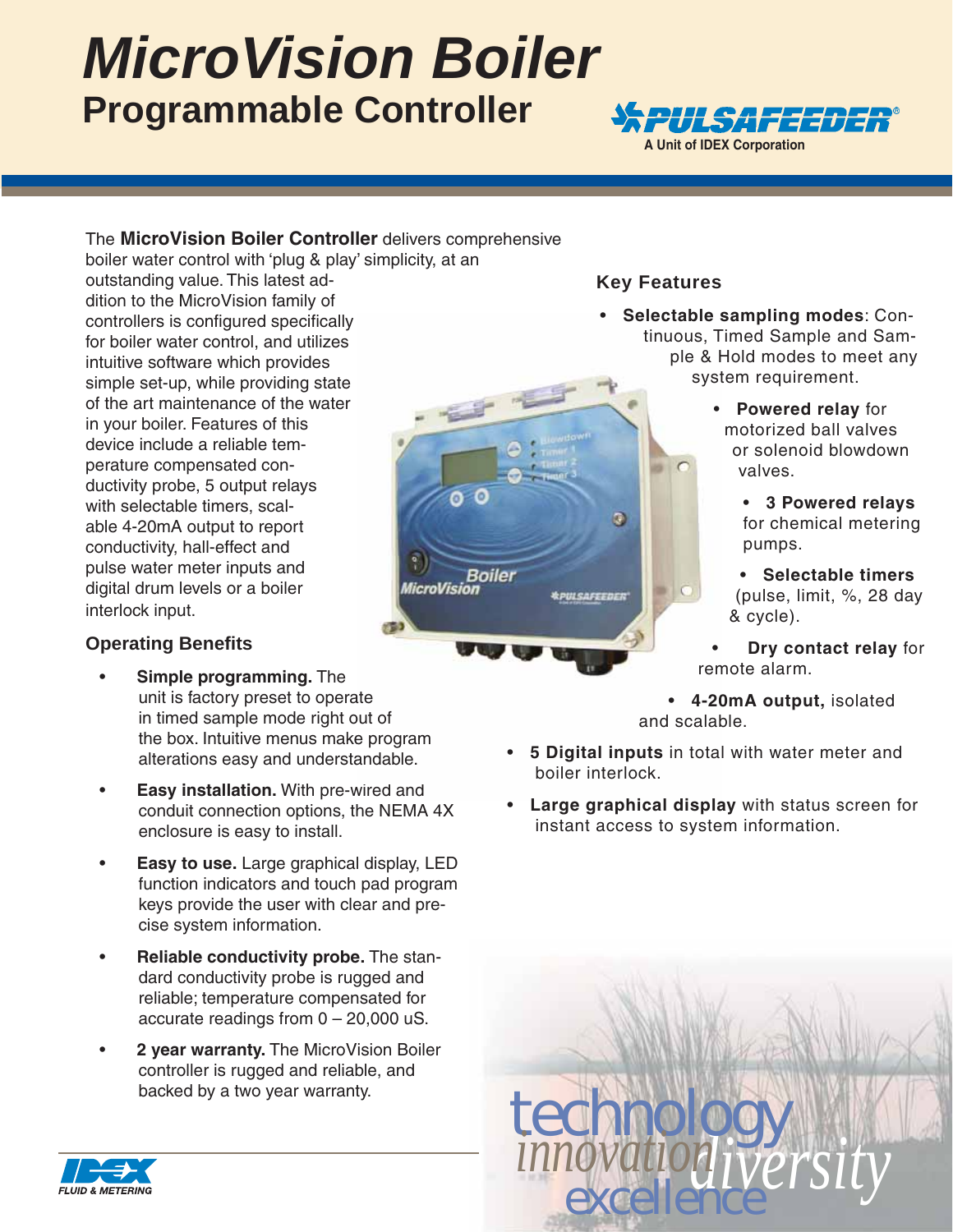# *MicroVision* Boiler Model Selection

| <b>MicroVision Boiler Selection Guide</b><br><b>MVBX</b><br><b>XXX</b> |                                               |                                                                                                                                                                                                                                                                                                                                                                                                                                                                                                                                                                                |  |  |  |  |
|------------------------------------------------------------------------|-----------------------------------------------|--------------------------------------------------------------------------------------------------------------------------------------------------------------------------------------------------------------------------------------------------------------------------------------------------------------------------------------------------------------------------------------------------------------------------------------------------------------------------------------------------------------------------------------------------------------------------------|--|--|--|--|
| <b>PRODUCT</b><br><b>DESIGNATOR</b><br>Position 1 thru 4               |                                               | <b>MVBX</b> = MicroVision Boiler Controller                                                                                                                                                                                                                                                                                                                                                                                                                                                                                                                                    |  |  |  |  |
|                                                                        |                                               |                                                                                                                                                                                                                                                                                                                                                                                                                                                                                                                                                                                |  |  |  |  |
| <b>REVIEW AND</b><br><b>WIRING</b><br>Position 5                       | P<br>C                                        | = Prewired with pigtails (115 VAC only)<br>= Conduit connections (115V or 230V)                                                                                                                                                                                                                                                                                                                                                                                                                                                                                                |  |  |  |  |
|                                                                        |                                               |                                                                                                                                                                                                                                                                                                                                                                                                                                                                                                                                                                                |  |  |  |  |
| <b>ENCLOSURE</b><br><b>OPTIONS</b><br>Position 6                       | н                                             | = Heavy Duty Enclosure                                                                                                                                                                                                                                                                                                                                                                                                                                                                                                                                                         |  |  |  |  |
|                                                                        |                                               |                                                                                                                                                                                                                                                                                                                                                                                                                                                                                                                                                                                |  |  |  |  |
| <b>SYSTEM</b><br><b>OPTIONS</b><br><b>ASSEMBLED</b><br>Position 7      | A<br>B<br>C<br>D<br>E<br>E.                   | $=$ None<br>= 1/2" Solenoid valve, one 1" orifice union w/4 plates (Timed Sample) 100 PSI MAX.<br>= 1/2" Motorized ball valve one 1/2" flow throttling valve (Timed Sample) 250 PSI MAX<br>= 1/2" Motorized ball valve one 1" orifice union w/4 plates (Timed Sample) 250 PSI MAX<br>= 3/4" Motorized ball valve, one 3/4" throtting valve, one 1/2" throttling valve (Continous Sample) 250 PSI MAX<br>= 3/4" Motorized ball valve, two 1" orifice union w/4 plates (Continous Sample) 250 PSI MAX<br>= High Pressure Flow Assembly (250 PSI) for cooling tower appliications |  |  |  |  |
| <b>SENSOR</b>                                                          | χ                                             | = No Sensor Provided                                                                                                                                                                                                                                                                                                                                                                                                                                                                                                                                                           |  |  |  |  |
| <b>OPTIONS</b><br>Position 8                                           | S                                             | = Contact Electrode, 250 PSI Max (210 PSI for steam) 392° F Max                                                                                                                                                                                                                                                                                                                                                                                                                                                                                                                |  |  |  |  |
|                                                                        |                                               |                                                                                                                                                                                                                                                                                                                                                                                                                                                                                                                                                                                |  |  |  |  |
| <b>CABLE</b><br><b>LENGTH</b><br>Position 9 thru 11                    | 000<br>010<br>025<br>050<br>075<br>100<br>150 | = No Cable Supplied<br>$= 10$ Feet of sensor cable<br>= 25 Feet of sensor cable<br>= 50 Feet of sensor cable<br>= 75 Feet of sensor cable<br>= 100 Feet of sensor cable<br>= 150 Feet of sensor cable                                                                                                                                                                                                                                                                                                                                                                          |  |  |  |  |
|                                                                        |                                               |                                                                                                                                                                                                                                                                                                                                                                                                                                                                                                                                                                                |  |  |  |  |
| <b>SUFFIX CODES</b><br>Position 12 thru 14                             | <b>XXX</b>                                    | = Standard Unit                                                                                                                                                                                                                                                                                                                                                                                                                                                                                                                                                                |  |  |  |  |

## **Controller Specifications**

| Enclosure             | <b>NEMA 4X / IP65</b>                       |  |  |  |
|-----------------------|---------------------------------------------|--|--|--|
| Dimensions            | 243.3 x 185 x 132 mm (9.58 x 7.28 x 5.20in) |  |  |  |
| <b>Power Supply</b>   | 100-240VAC ±10% 5A                          |  |  |  |
| <b>Control Output</b> | 2A per relay                                |  |  |  |
| <b>Display</b>        | LCD                                         |  |  |  |

## **Standard Sensor Specifications**

| Maximum Temperature 200°C (392°F) |
|-----------------------------------|
| <b>17 BAR (250 PSI)</b>           |
| <b>14.4 BAR (210 PSI)</b>         |
| 0 to 20,000µS/cm                  |
| 1.0 PT-1000 RTD                   |
| 316 SS                            |
|                                   |



# **Input and Output Functionality**

| <b>System Outputs</b> | <b>Blowdown</b> | Timer 1 | Timer 2 | Timer 3 | Alarm/Timer 4      |
|-----------------------|-----------------|---------|---------|---------|--------------------|
| <b>Output Type</b>    | Relay 1         | Relay 2 | Relay 3 | Relay 4 | <b>Dry Contact</b> |
| Limit                 |                 |         |         |         |                    |
| 28 Day                |                 |         |         |         |                    |
| <b>Pulse</b>          |                 |         |         |         |                    |
| <b>Percent</b>        |                 |         |         |         |                    |
| Cycle                 |                 |         |         | ↗       |                    |
| System Alarm          |                 |         |         |         |                    |

| <b>Programmable Inputs</b> | Input 1 | Input 2 | Input 3 | Input 4 | Input 5 |
|----------------------------|---------|---------|---------|---------|---------|
| Drum Level                 |         |         |         |         |         |
| Dry Contact Water meter    |         |         |         |         |         |
| Hall effect                |         |         |         |         |         |
| <b>Interlock</b>           |         |         |         |         |         |

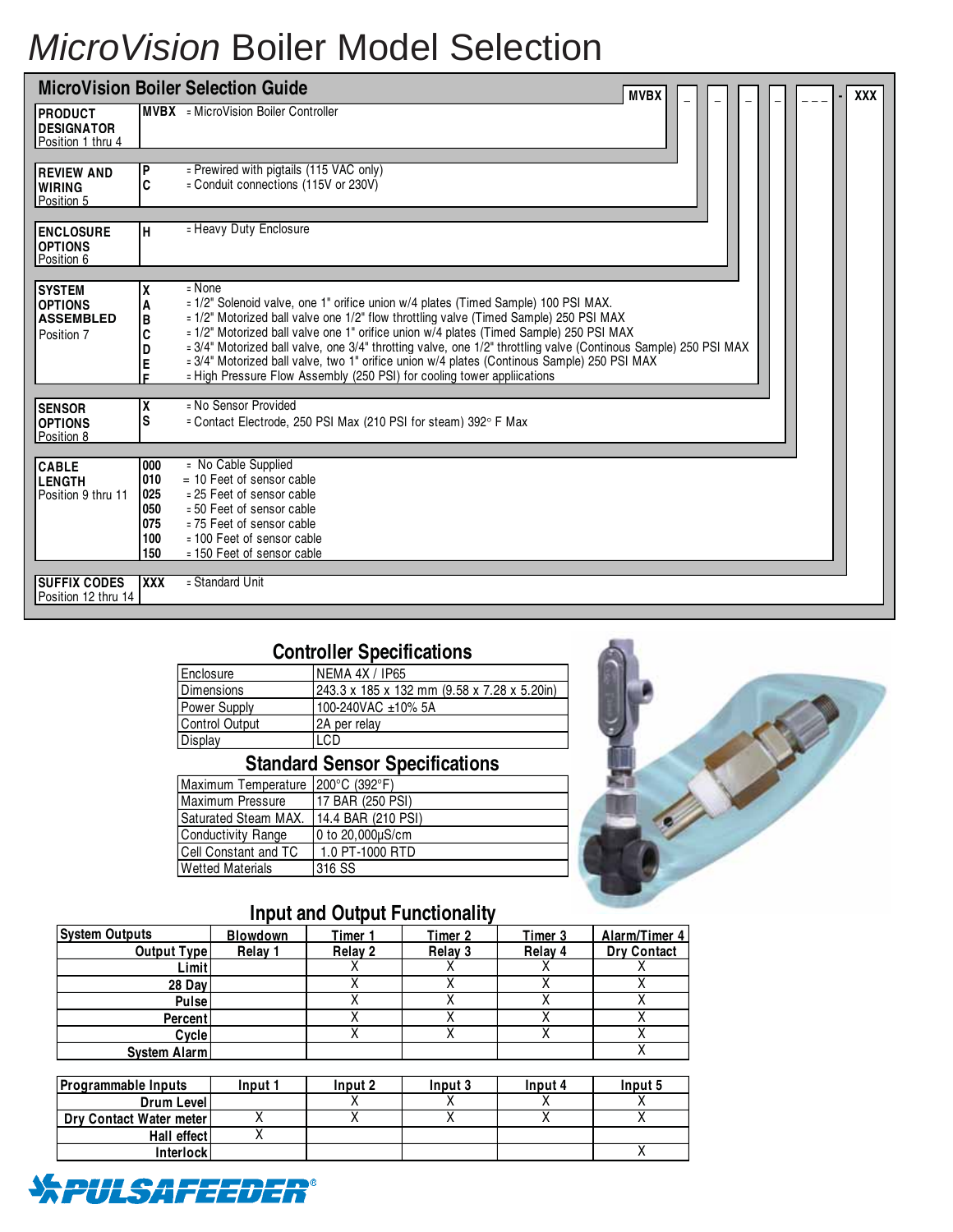# MicroVision Boiler Installation Drawings